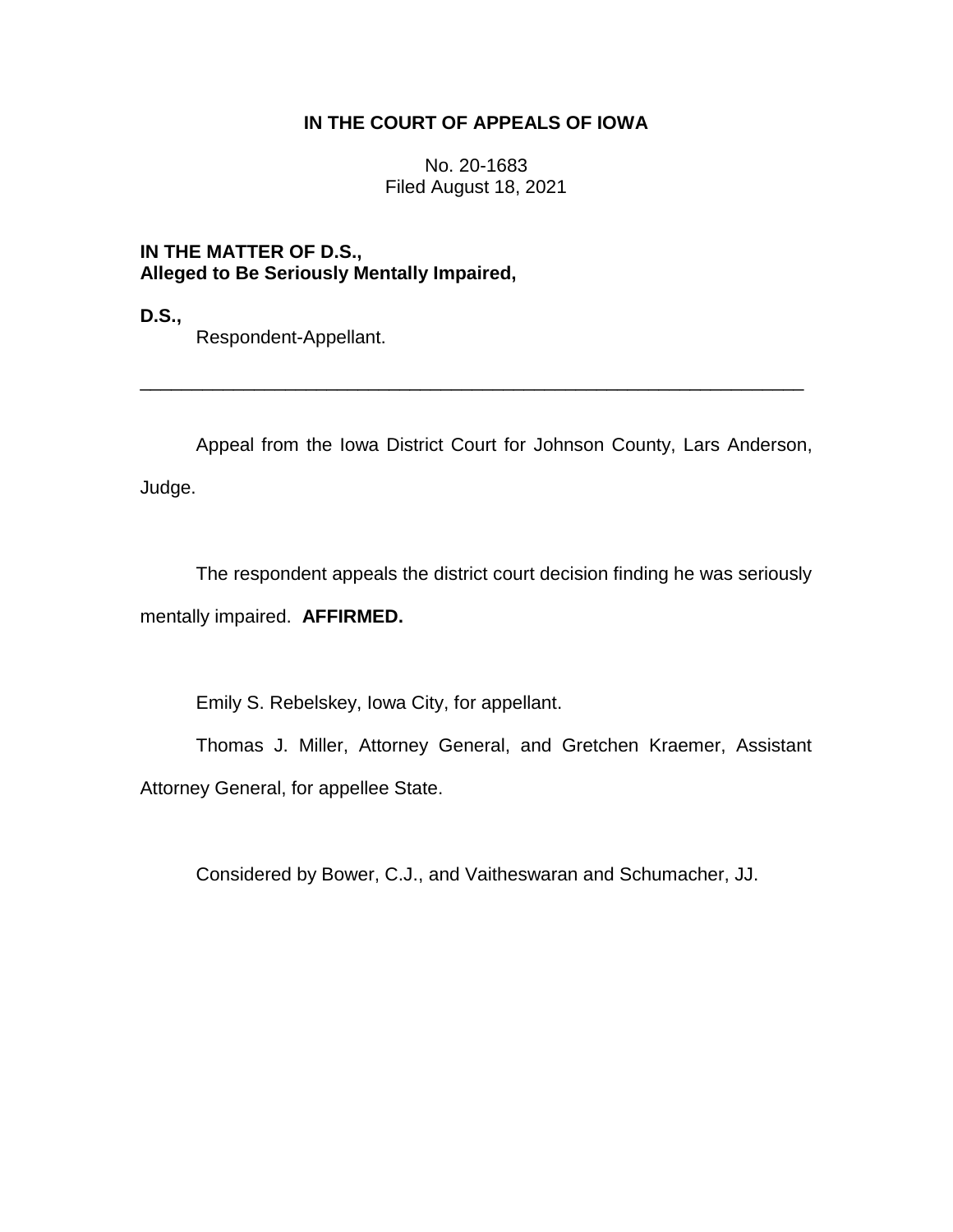### **SCHUMACHER, Judge.**

D.S. appeals the district court decision finding he was seriously mentally impaired. He challenges only the court's finding that he presented a danger to himself or others. We find there is sufficient evidence in the record to support the findings of the district court. Accordingly, we affirm.

### **I. Background Facts & Proceedings**

On August 8, 2019, police officers brought D.S. to the emergency department of a hospital because he was exhibiting symptoms of psychosis. He assaulted a hospital employee in the emergency department. D.S. has been diagnosed with schizophrenia and has a long history of treatment for his condition. He also has an established pattern of noncompliance with medication. D.S. has diabetes and hypertension, which require medical treatment.

Following an application for commitment under Iowa Code chapter 229 (2019), a physician opined that D.S. was likely to injure himself or others. In a mental-health report dated September 5, a physician stated:

Prior to admission, [D.S.] demonstrated aggressive behavior towards hospital staff. He remains paranoid and delusional regarding the intentions of his health care providers and the purpose of his prescribed medications. He has questioned whether or not his mother is an imposter and is paranoid about other family members (cousin) harming him in bizarre ways. At this time, his ongoing psychosis prevents him from safely discharging from the hospital.

Another physician gave a similar report on September 30, and added, "In the past, he has discontinued his diabetes and high blood pressure medications when outside of the hospital; this further indicates that he is a danger to himself."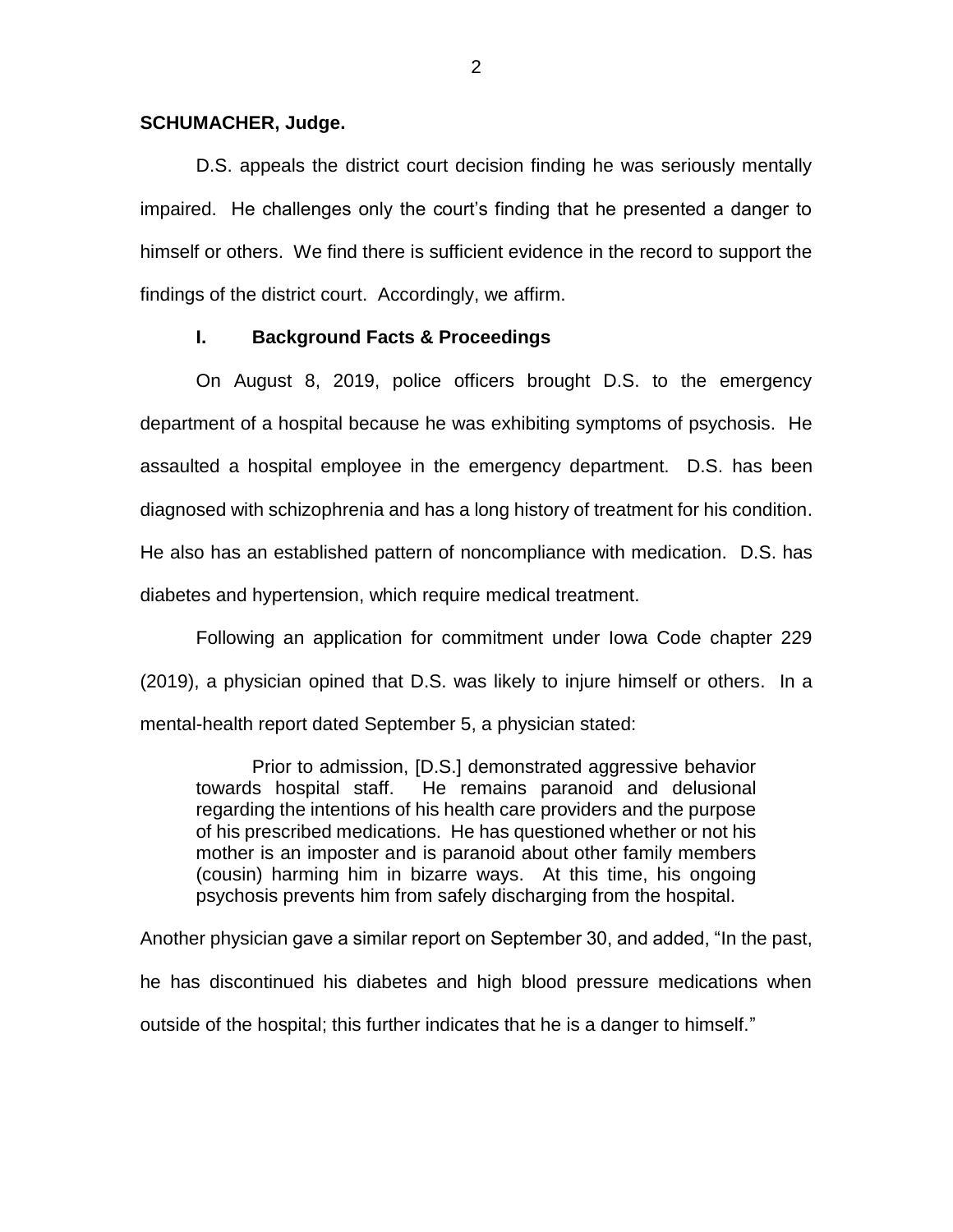D.S.'s condition improved while he was on medication. On November 18, he was released to outpatient treatment. After just several months, however, D.S. quit taking his medication and his condition deteriorated.

On July 17, 2020, D.S. was recommitted for inpatient treatment. A mentalhealth report stated that "[d]ue to the patient's disorganized thought process, reported paranoia, and unstable state, he could be a harm to himself or others." On August 28, a physician stated:

[D.S.] lacks insight into his disease and would not take his medications if discharged. When he is not on medication, he is at risk for self-neglect secondary to poor adherence to diabetes and hypertension medication. He also becomes paranoid and disorganized and could harm another or provoke harm against him due his speech or actions.

The physician further noted that D.S. had "assaulted a nursing assistant in a prior admission."

A hearing was held before a judicial hospitalization referee on September 11. The referee found D.S. was diagnosed with schizophrenia, was treatable with medication, and was a danger to himself or others "due to his persistent symptoms, poor insight and lack of judgmental capacity to make reasonable decisions for his own care." The referee concluded D.S. should not be discharged from inpatient treatment.

D.S. appealed the decision of the judicial hospitalization referee. Before the hearing, D.S. was placed in a residential facility. A telephone hearing was held on November 6. Kendra Walker, a psychiatric mental-health nurse practitioner, testified D.S. "has paranoid thinking and he's delusional." She stated D.S. did not believe he had a mental illness or that he needed medication. Walker testified that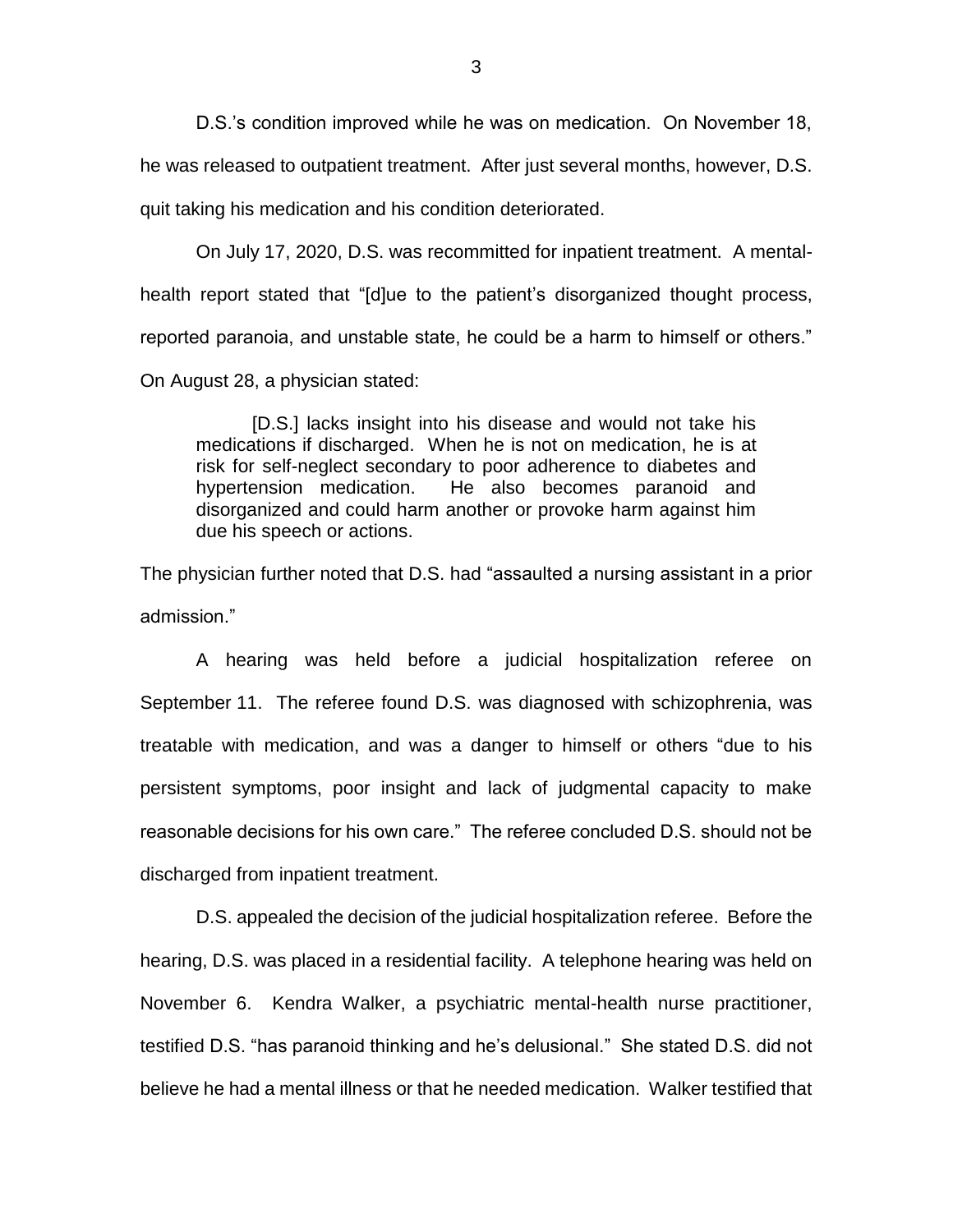if D.S. was released "he would not continue his medication and his paranoid thinking would increase and become worse." Dr. William Coryell, a psychiatrist, testified D.S. had a history of medication noncompliance, including medication for diabetes. He stated that even while taking medication, D.S. was "quite delusional."

The district court found D.S. had a mental illness—schizophrenia. Also, D.S. did not believe he had a mental illness or that he needed treatment. The court found, "While he has not been aggressive to others recently (while receiving his medications in a stable setting) he has been found to be so previously." In addition, when not taking his psychiatric medications, D.S. quit taking medicine to treat his diabetes. The court concluded D.S. should remain at the residential facility. D.S. appeals the district court's decision.

#### **II. Standard of Review**

Challenges to the sufficiency of the evidence in involuntary commitment proceedings are reviewed for the correction of errors at law. *In re B.B.*, 826 N.W.2d 425, 428 (Iowa 2013). An allegation of serious mental impairment must be proven by clear and convincing evidence. Iowa Code § 229.13(1) (2020). "Clear and convincing evidence is less burdensome than evidence establishing proof beyond a reasonable doubt, but more burdensome than a preponderance of the evidence." *B.B.*, 826 N.W.2d at 428. "It means that there must be no serious or substantial doubt about the correctness of a particular conclusion drawn from the evidence." *Id.* (citation omitted).

While the elements of serious mental impairment must be established by clear and convincing evidence, the district court's factual findings are binding on appeal if they are supported by substantial evidence. *In re J.P.*, 574 N.W.2d 340,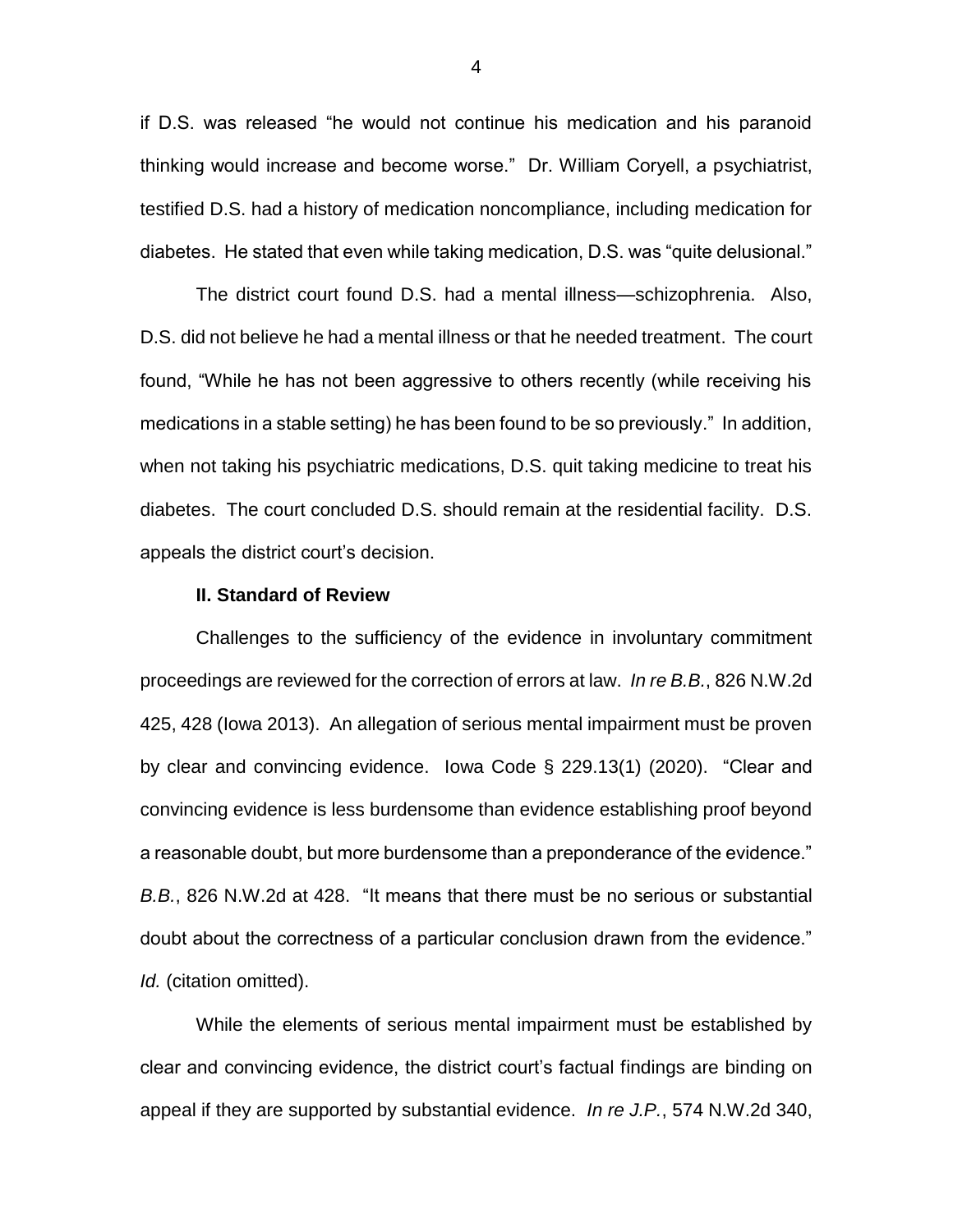342 (Iowa 1998). "Evidence is substantial if a reasonable trier of fact could conclude the findings were established by clear and convincing evidence." *Id.*

# **III. Merits**

In order to be considered seriously mentally impaired under section 229.1(20), there must be clear and convincing evidence the respondent (1) has a mental illness; (2) lacks "sufficient judgment to make responsible decisions with respect to the person's hospitalization or treatment"; and (3) is "likely, if allowed to remain at liberty, to inflict physical injury on 'the person's self or others,' to inflict serious emotional injury on those close to the person, be unable to satisfy the person's physical needs," or have "a lack of compliance with treatment."<sup>1</sup> Iowa Code § 229.1(20).

# 1 Iowa Code section 229.1(20) provides:

 $\overline{a}$ 

<sup>&</sup>quot;Seriously mentally impaired" or "serious mental impairment" describes the condition of a person with mental illness and because of that illness lacks sufficient judgment to make responsible decisions with respect to the person's hospitalization or treatment, and who because of that illness meets any of the following criteria:

a. Is likely to physically injure the person's self or others if allowed to remain at liberty without treatment.

b. Is likely to inflict serious emotional injury on members of the person's family or others who lack reasonable opportunity to avoid contact with the person with mental illness if the person with mental illness is allowed to remain at liberty without treatment.

c. Is unable to satisfy the person's needs for nourishment, clothing, essential medical care, or shelter so that it is likely that the person will suffer physical injury, physical debilitation, or death.

d. Has a history of lack of compliance with treatment and any of the following apply:

<sup>(1)</sup> Lack of compliance has been a significant factor in the need for emergency hospitalization.

<sup>(2)</sup> Lack of compliance has resulted in one or more acts of serious physical injury to the person's self or others or an attempt to physically injure the person's self or others.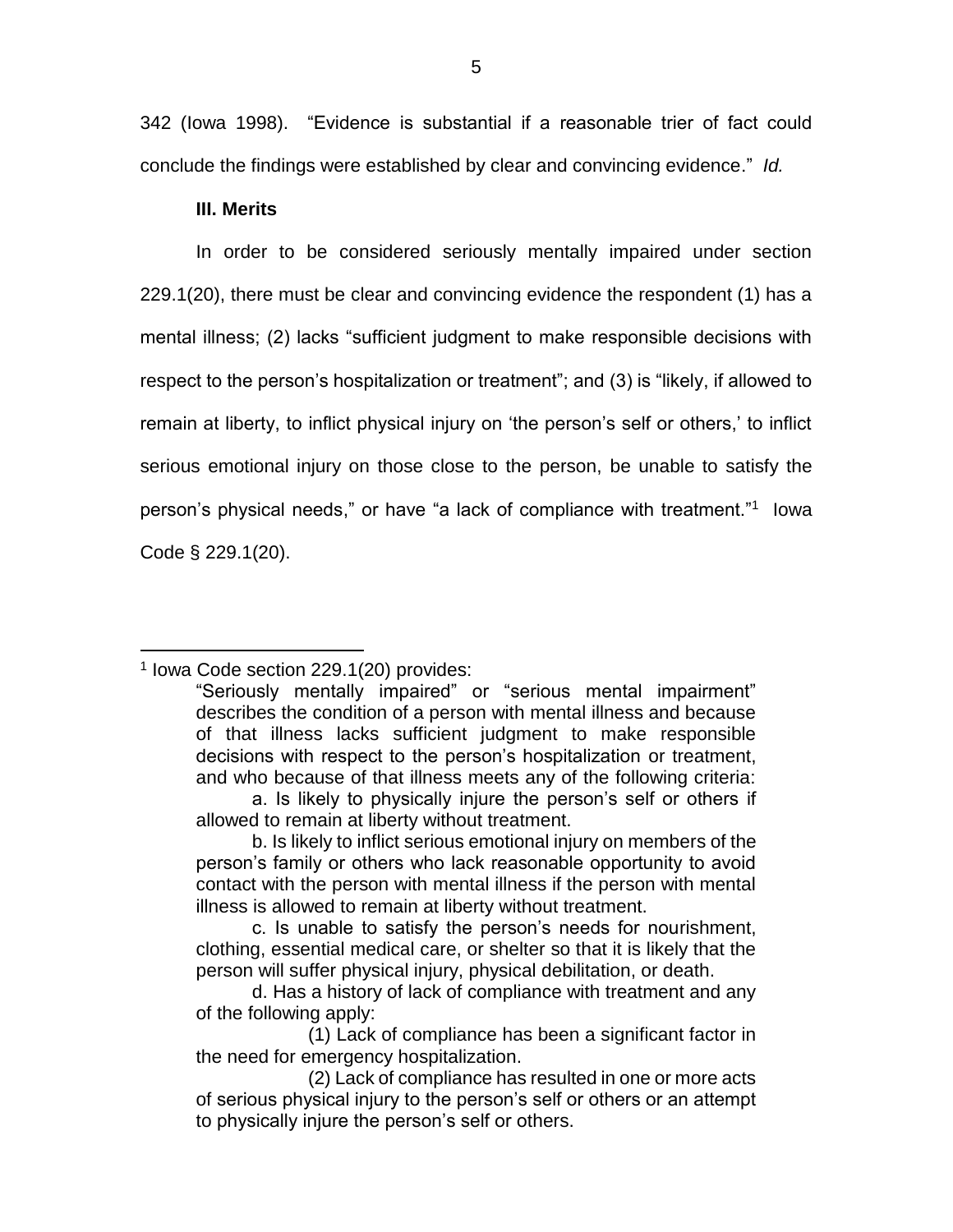D.S. only challenges the third element. He asserts that the State did not present clear and convincing evidence to show he is a danger to himself or others. He claims there is insufficient evidence to show he engaged in a recent, overt act demonstrating dangerousness. He points out that the court found he had not been aggressive recently. D.S. contends the evidence that he assaulted someone in August 2019 or became medication noncompliant in July 2020 is not sufficiently recent to justify his ongoing commitment.

The term "likely" in section 229.1(20) is construed to mean "probable or reasonably to be expected." *In re Oseing*, 296 N.W.2d 797, 801 (Iowa 1980) (citation omitted). "[T]he endangerment element requires a predictive judgment, based on prior manifestations but nevertheless ultimately grounded on future rather than past danger." *In re Mohr*, 383 N.W.2d 539, 542 (Iowa 1986) (internal quotation marks omitted). The danger the person poses to himself or others must be evidenced by a "recent overt act, attempt or threat." *Id.* "In the context of civil commitment . . . an 'overt act' connotes past aggressive behavior or threats by the respondent manifesting the probable commission of a dangerous act upon himself or others that it is likely to result in physical injury." *In re Foster*, 426 N.W.2d 374, 378 (Iowa 1988). Threats have been held to be sufficient indicia to support commitments. *B.B.*, 826 N.W.2d at 433.

When considering whether there is evidence of a "recent, overt act," we may consider a person's behavior and delusions "in the context of the overall course of his schizophrenia." *In re S.M.*, No. 17-1591, 2018 WL 1182765, at \*3 (Iowa Ct. App. Mar. 7, 2018). The Iowa Court of Appeals quoted *United States v. Evanoff*, 10 F.3d 559, 563 (8th Cir. 1993), for the statement, "[T]he recency or remoteness

6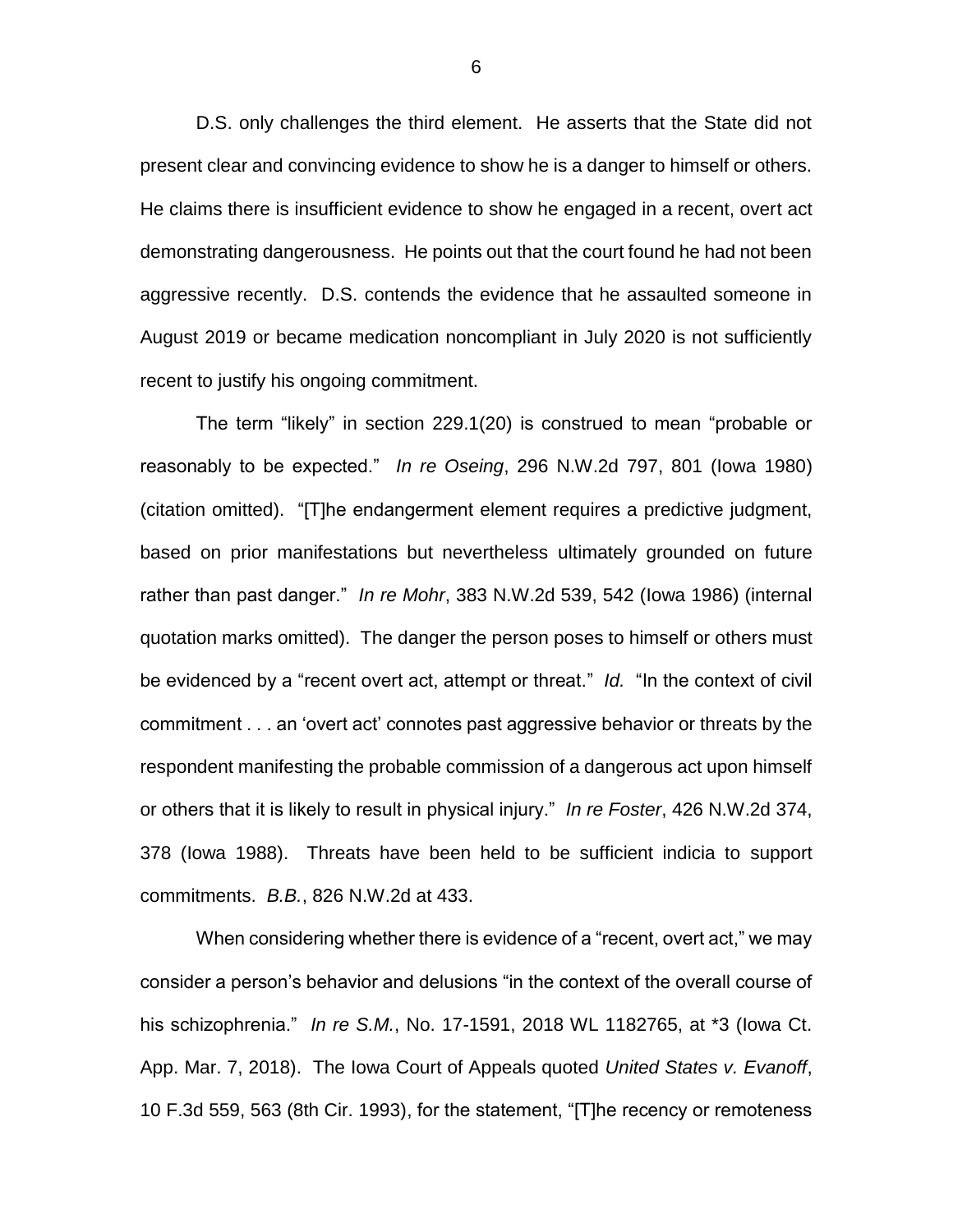of any particular activity simply affects the weight the court will give to that particular evidence." *Id.* Thus, although the patient committed violent acts many years in the past, "his recent delusions and threats" "were sufficient to prove dangerousness even if he did not have the opportunity to act on them." *Id.*

D.S. was aggressive in the past, indicating he presented a risk of physical harm to others when not taking medication. At the time of the hearing, D.S. had paranoid thinking and he was delusional. D.S.'s condition could lead him to harm someone else or to provoke someone to harm him due to his paranoid thinking and delusions. The court could consider the fact he had assaulted someone in the past, and the remoteness of the incident simply affected the weight to be given to the evidence. *See id.*

Furthermore, the evidence showed that at the time of the hearing, D.S. did not think he had a mental illness or that he needed to take medication for his condition. In the past, when D.S. was not in inpatient treatment, he would quit taking his psychiatric medication. This led to D.S.'s failure to take medication necessary to treat his diabetes. D.S.'s lack of compliance with treatment has been significant concerning the need for emergency hospitalization in the past, as exemplified by the present proceedings.

Testimony provided at hearing cited to D.S.'s past admissions, which all followed the same course, that "he does not last too long out of—outside of a supervised setting." D.S. has had seven admissions for mental-health concerns. The doctor noted that D.S. would go from assisted living and then gradually get worse and not comply with his medications, with his behavior getting more bizarre and then showing up in the hospital with odd complaints. *See In re J.R.*, No. 17-

7